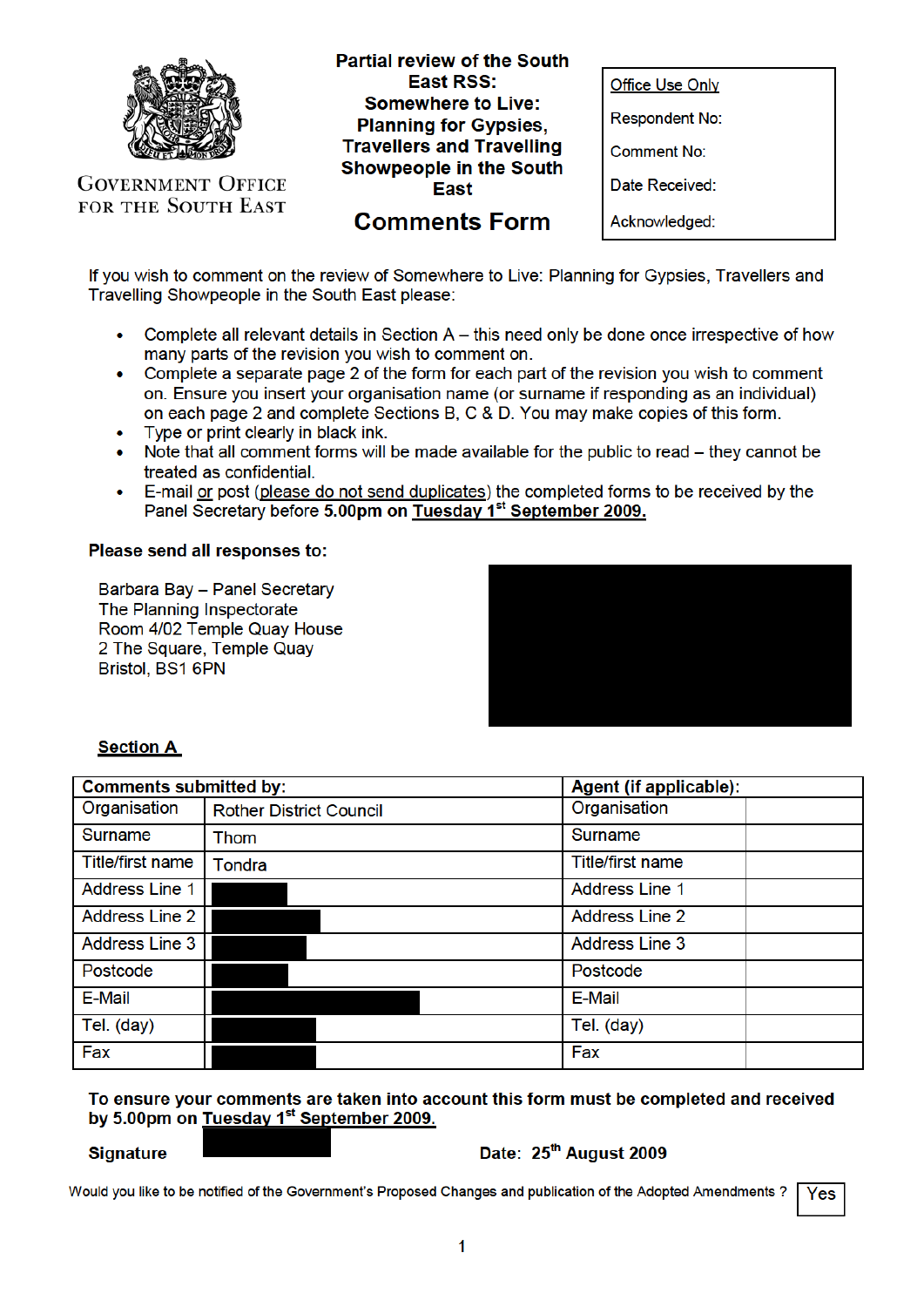# **Section B**

| Support / oppose/ comment (please specify) | <b>Oppose</b> |
|--------------------------------------------|---------------|
| Policy Number or                           | Н7            |
| Paragraph Number                           | Table H7      |

# **Section C**

To help us process your response effectively please summarise why you support or oppose the policy or paragraph

1) The Travelling Showpeople baseline 2006 shows Rother with 1 Travelling Showpeople pitch -Rother District Council (RDC) is not aware there were any Travelling Showpeople pitches in Rother in 2006 or have there been any since and to this day.

2) RDC disputes the need for an additional Travelling Showpeople pitch as the discussions with the Showman's Guild has confirmed there is no need for such a provision in Rother.

# **Section D1**

If you wish to expand your response please use the space below, and attach additional sheets if necessary with your name on.

- 1) Through correspondence with SEERA, RDC understand the baseline figure of 1 plot has been based on estimates from the Travelling Showmen's Guild membership records. Figures for East Sussex were supplied by the Showmen's Guild in the absence of a Travelling Snowpersons' Accommodation Assessment being undertaken for East Sussex. Nonetheless RDC and East Sussex County Council have no record of any existing baseline for Showpeople pitches in Rother.
- 2) Option D the Assembly's preferred approach, has no requirement for Showpeople pitch provision in Rother. The revision of Option D, between consultation and submission, to add 1 pitch requirement to Rother appears inconsistent with advice provided to the Assembly by the Showman's Guild and the Council's of East Sussex as audited by Pat Niner.
- 2) Our understanding is that this revision is based upon an update to SEERA's methodology due to revised datasets, which consequently changes the distribution (RPC Report  $28<sup>th</sup>$  January 2009). RDC would like to review these datasets and would question their validity if they have not been subject to consultation.

# **Section D2**

If you are suggesting changes to the draft please supply revised wording of policies or supporting text as you wish to see them:

Travelling Showpeople baseline 2006 should read 0

Travelling Showpeople requirement should read 0